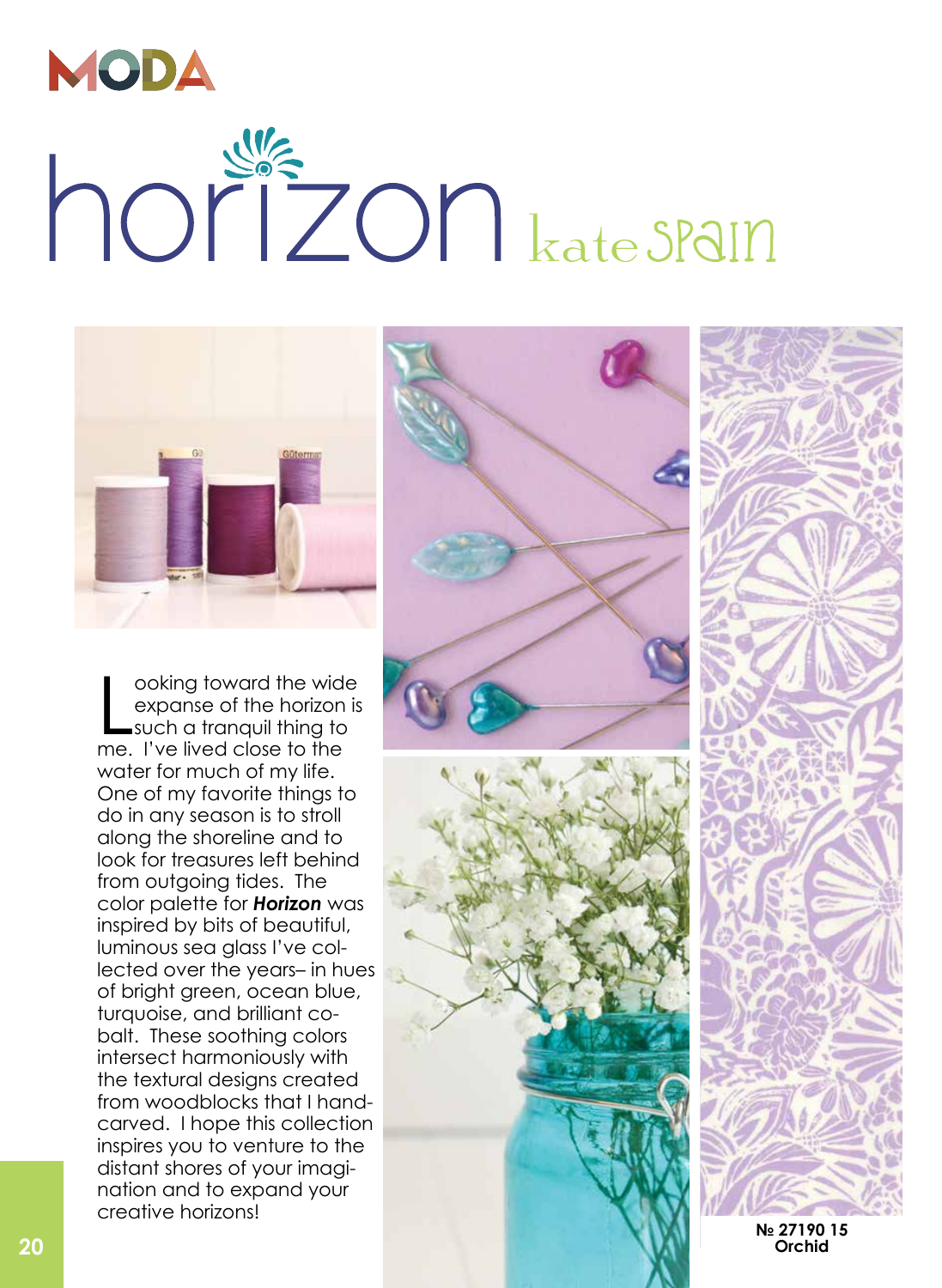

www.modafabrics.com  $\boldsymbol{\sigma}$ **21 2014 Spring market Fabric collection**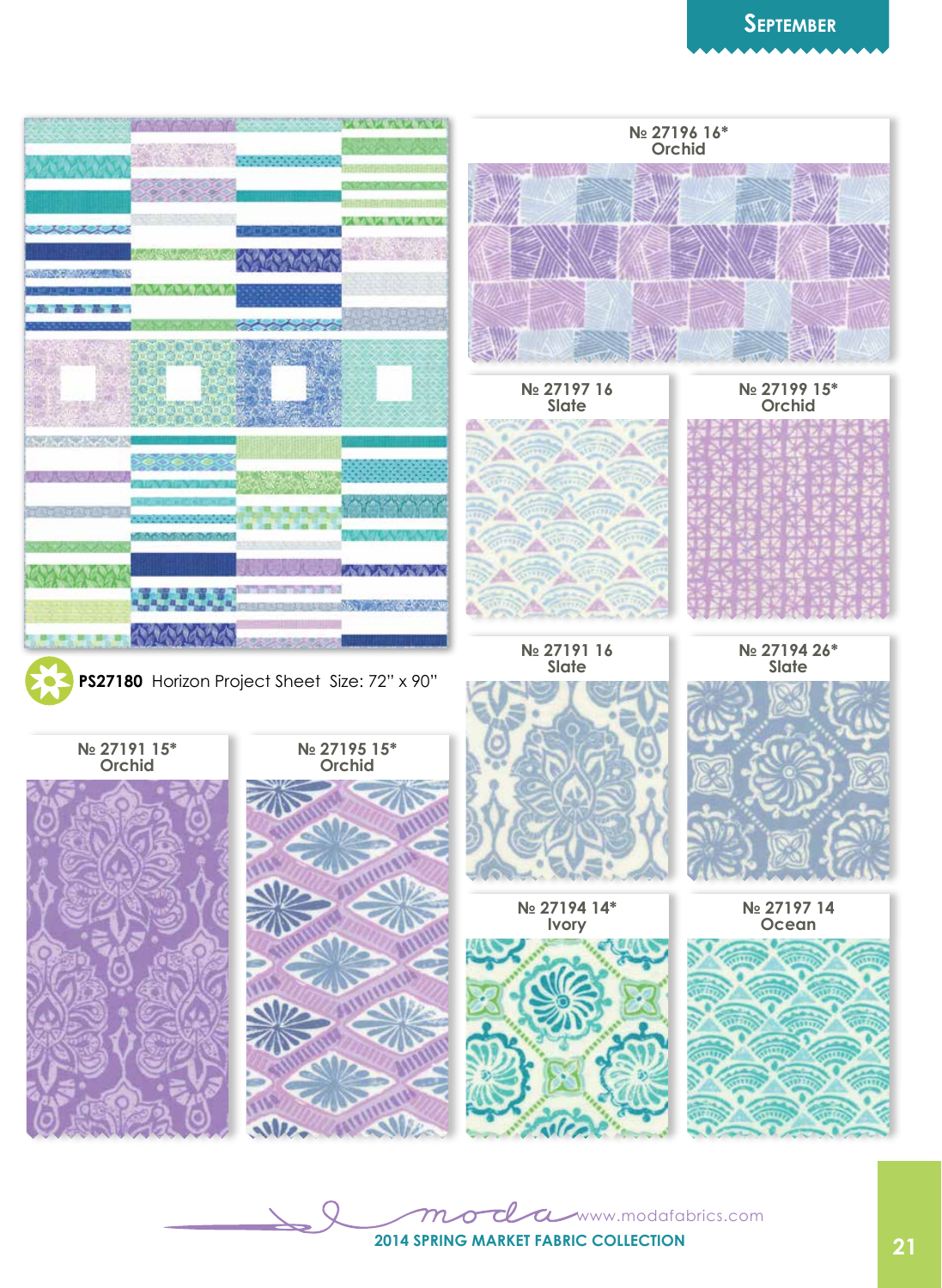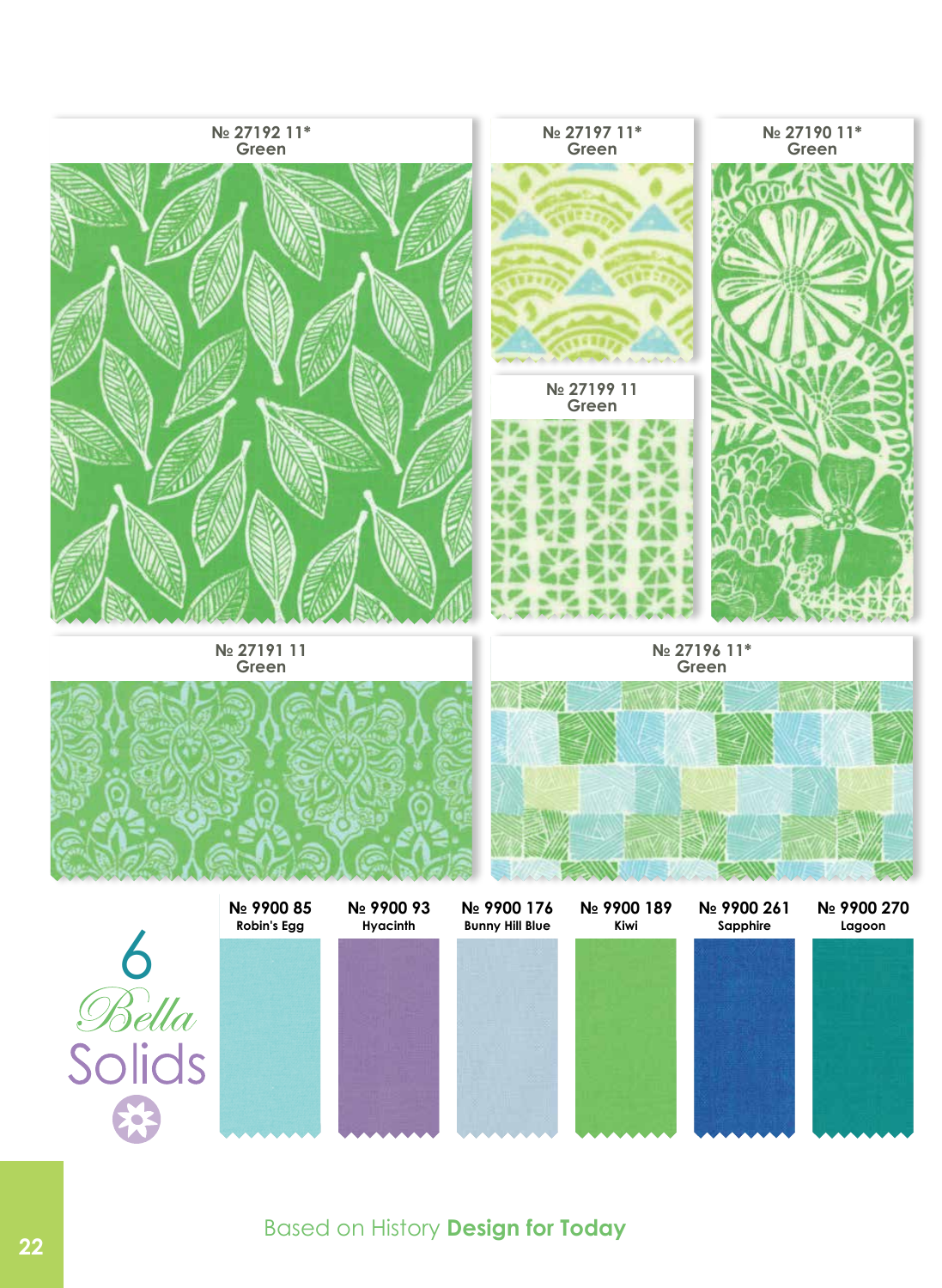## **September**